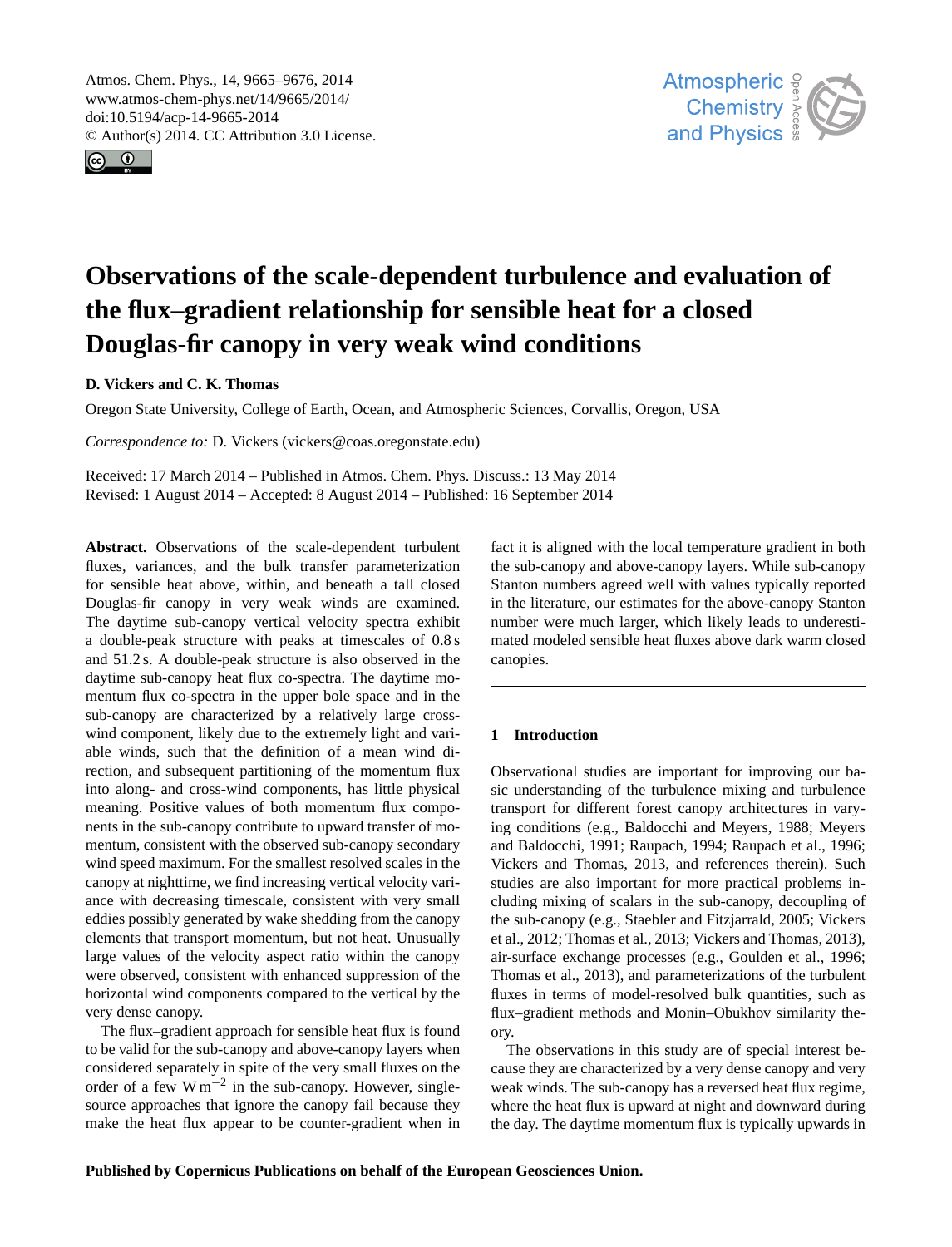**Table 1.** Daytime averages of the wind speed  $(U, m s^{-1})$ , vertical velocity variance  $(<\frac{w'w'}{>}$ , m<sup>2</sup> s<sup>-2</sup>), kinematic heat flux  $(<\omega' \theta' >$ , K m s<sup>-1</sup>), along-wind momentum flux component (<  $w'u' >$ , m<sup>2</sup> s<sup>-2</sup>), and the cross-wind momentum flux component  $( $w'v'$ >,  $m^2 s^{-2}$ ) at 38 m a.g.l. (above-canopy), 16 m (lower$ crown space), and 4 m (sub-canopy).

| z(m)     |             | $U \leq w'w' > \leq w'\theta' > \leq w'u' > \leq w'v' >$ |                |                      |                  |
|----------|-------------|----------------------------------------------------------|----------------|----------------------|------------------|
| 38<br>16 | 2.3<br>0.19 | 0.59<br>0.13                                             | 0.20<br>0.0076 | $-0.36$<br>$-0.0064$ | 0.0030<br>0.0081 |
| 4        | 0.56        | 0.014                                                    | $-0.0024$      | 0.0043               | 0.0077           |

the sub-canopy associated with a decrease in the mean wind speed with increasing height between the sub-canopy layer and the within-canopy layer. Analysis of such weak turbulence sub-canopy conditions coupled with the reversed heat flux regime is often avoided in the literature.

In this study we analyze observations of the scaledependent turbulent fluxes and variances above, within, and beneath a tall closed Douglas-fir canopy. In addition, we evaluate the standard flux–gradient approach for sensible heat to address the question of whether or not standard flux– gradient methods are appropriate for the sub-canopy layer, where the mean wind speed is very weak and decreases with height, and the primary source of heating and cooling is located at the top of the layer. Such evaluations are relevant to the ecosystem modeling community as their models typically use some form of the flux–gradient relationship and may or may not resolve the different layers separately.

#### **2 Materials and methods**

## **2.1 Site description**

The data analyzed here were collected in a 33-year-old Douglas-fir forest located in the coast range of western Oregon, USA (AmeriFlux site US-Fir, 44.646◦ N latitude, 123.551◦ W longitude, 310 m elevation) during the period 5 May through 24 October 2007 [\(Thomas et al.,](#page-11-3) [2008;](#page-11-3) Thomas, 2011). The vertical structure of the vegetation canopy consists of a sparse understory composed mainly of Salal (*Gaultheria shallon*) with a maximum plant height of 0.8 m above ground level (a.g.l.) and the main Douglasfir (*Pseudotsuga menziesii*) crown space extending from 15 to 26 m a.g.l. The site is surrounded by moderately sloped terrain with a relatively flat saddle located approximately 600 m to the northeast of the tower. The canopy is very dense with a plant area index (PAI) of  $9.4 \text{ m}^2 \text{ m}^{-2}$  optically measured in 2004 (Model LAI2000, Licor, Lincoln, NE, USA). The winds and turbulence are very weak (Tables 1 and 2 and Fig. 1). The persistent weak wind above the canopy is thought to be due to topographic sheltering by the coast range with westerly winds.

**Table 2.** Same as Table 1 but for nighttime averages.

| z(m) | U    | $\langle w'w' \rangle$ $\langle w'T' \rangle$ $\langle w'u' \rangle$ $\langle w'w' \rangle$ |           |            |            |
|------|------|---------------------------------------------------------------------------------------------|-----------|------------|------------|
| 38   | 0.94 | 0.085                                                                                       | $-0.0049$ | $-0.046$   | $-0.0067$  |
| 16   | 0.14 | 0.020                                                                                       | 0.0074    | $-0.00034$ | 0.0021     |
| 4    | 0.29 | 0.0054                                                                                      | 0.0015    | 0.00023    | $-0.00029$ |



**Figure 1.** The frequency distribution of the sub-canopy mean wind speed (top) and the standard deviation of vertical velocity (bottom).

## **2.2 Instrumentation**

Eddy-covariance measurements of the fast response wind components and temperature were collected using threedimensional sonic anemometers (model CSAT3, Campbell Scientific Inc., Logan, UT, USA) during the summer dry period from 5 May through 24 October 2007. The analysis uses 20 Hz time series data collected at three levels: 12 m above the canopy at  $38 \text{ m a.g.}$ .  $(z/h = 1.5)$ , at  $16 \text{ m a.g.}$ . at the transition from the clear bole space of the sub-canopy to the main crown space, and in the open sub-canopy at 4 m a.g.l. Slow response air temperature was measured using aspirated and shielded sensors (PRT 1000) at 4, 16, and 38 m a.g.l., and soil temperature was measured with a thermistor 0.02 m beneath the surface.

The surface brightness temperature of the top of the canopy layer was calculated from the downward-facing longwave pyrgeometer (CNR1, Kipp and Zonen) at 37 m a.g.l. using an emissivity of the foliage of 0.99. This value of the emissivity was found to minimize the number of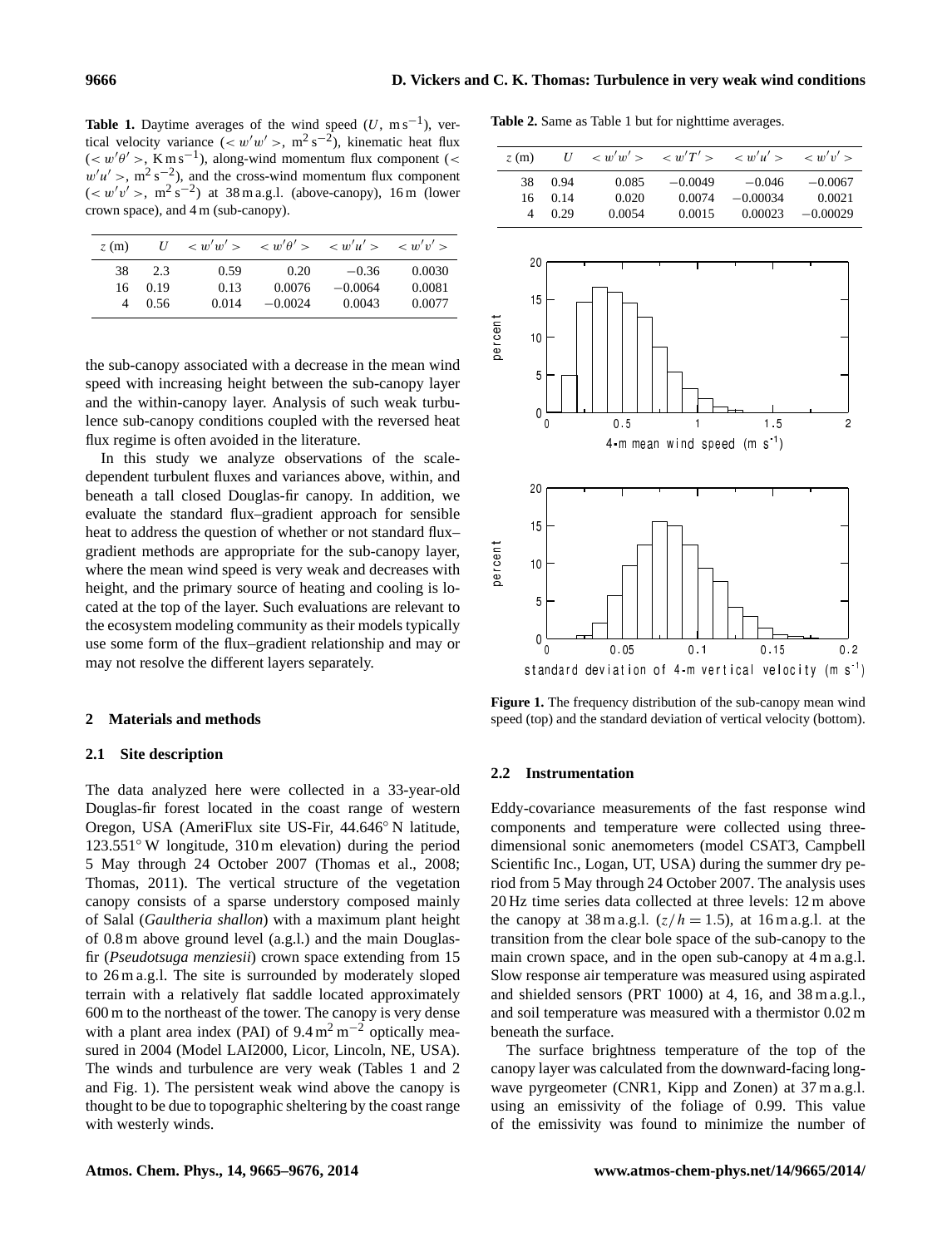#### **D. Vickers and C. K. Thomas: Turbulence in very weak wind conditions 9667**

counter-gradient heat fluxes for the flux measured at 38 m and the temperature gradient between the top of the canopy and 38 m. This approach is justified by our high confidence that the 38 m heat flux should be aligned with the mean temperature gradient above the canopy at  $z/h = 1.5$ .

## **2.3 Analysis**

Fluxes and variances are computed using block-averaging where variables are decomposed into a mean part and a turbulent part as

$$
\phi = \overline{\phi} + \phi',\tag{1}
$$

where the overbar denotes a suitable time average (the perturbation timescale  $\tau$ ) and  $\phi$  represents the 20 Hz wind components or temperature. Unlike running means and bandpass filters, block averaging satisfies Reynolds averaging. The time-averaged fluxes and variances are then computed as the average of the instantaneous products of perturbations over some chosen flux-averaging timescale  $\lambda$ . For example, the vertical turbulent flux of  $\phi$  is  $\langle w' \phi' \rangle$ , where the angle brackets indicate averaging over the flux-averaging timescale.

Increasing the perturbation timescale allows larger scale motions to be included in the calculated flux, while a decrease excludes larger scale motions. Increasing the fluxaveraging timescale reduces the random sampling error, but may in turn introduce additional non-stationarity [\(Vickers](#page-11-4) [et al.,](#page-11-4) [2009\)](#page-11-4). Our primary calculations use  $\tau = 10$  min and  $\lambda = 30$  min; however, the sensitivity of our results for the Stanton number to the choices of  $\tau$  and  $\lambda$  is explored below.

Due to the small observed tilt angles and the general uncertainty in the justification for applying a tilt correction (or coordinate rotation), especially for very weak wind sub-canopy data, we did not make any corrections to the fast response wind components to account for a possible tilt in the sonic anemometers from true vertical. The average tilt angle calculated (but not used for any rotations) for the most frequent mean wind direction of west-northwest is less than  $1°$  in the sub-canopy and  $3°$  above the canopy. It is not clear whether a non-zero angle indicates real time-averaged vertical motion or a tilted sensor.

Multiresolution decomposition [\(Howell and Mahrt,](#page-10-6) [1997;](#page-10-6) [Vickers and Mahrt,](#page-11-5) [2003\)](#page-11-5) is used to compute the scale dependences of the vertical velocity variance, the heat flux, the momentum flux components, and the velocity aspect ratio. Multiresolution analysis applied to time series decomposes the record into simple unweighted averages on dyadic timescales and represents the simplest possible orthogonal decomposition. Unlike Fourier analysis, multiresolution decomposition satisfies Reynolds averaging at all scales and, as a local transform, it does not assume periodicity of the signals.

The isotropy of the turbulence is examined using the velocity aspect ratio [\(Vickers and Mahrt,](#page-11-6) [2006\)](#page-11-6) computed as

$$
VAR = \frac{2^{1/2} \sigma_w}{(\sigma_u^2 + \sigma_v^2)^{1/2}},
$$
\n(2)

where  $\sigma$  denotes the standard deviation (e.g.,  $\sigma_w = \overline{w'w'}^{1/2}$ ). In the case where  $\sigma_u = \sigma_v = \sigma_w$ , VAR (velocity aspect ratio) is unity and the turbulence is isotropic. Small values of VAR indicate mostly two-dimensional motions that are likely nonturbulent.

A normalized turbulence intensity is evaluated as  $\sigma_w U^{-1}$ , where  $\sigma_w$  is the standard deviation of the vertical velocity and  $U$  is the mean wind speed. Large values of the normalized turbulence intensity could indicate that sources of turbulence other than local shear generation are important.

## **2.4 Bulk fluxes**

The bulk aerodynamic relationship for estimating surface fluxes is applied in almost all numerical models (e.g., the Community Land Model; [Oleson et al.,](#page-10-7) [2010\)](#page-10-7) either directly or indirectly in combination with other approaches. The bulk formulation for the heat flux is typically written as

$$
H = \rho c_p < w' \theta' > = \rho c_p C_H U(\theta_o - \theta),\tag{3}
$$

where H is the sensible heat flux,  $\rho$  is the air density,  $c_p$ is the specific heat at constant pressure,  $\langle w' \theta' \rangle$  is the kinematic heat flux,  $C_H$  is the Stanton number at height z and is the exchange coefficient for sensible heat,  $U$  is the mean wind speed at height z,  $\theta_o$  is the aerodynamic potential temperature, and  $\theta$  is the potential temperature of the air at height z. The Community Land Model uses the aerodynamic resistance  $r_H$ , which is equal to the inverse of the product of the Stanton number and the mean wind speed, i.e.,  $r_H = (C_H U)^{-1}.$ 

Using Monin–Obukhov similarity theory, the aerodynamic potential temperature  $\theta_o$  is defined by vertically integrating the non-dimensional potential temperature gradient from some level in the surface layer down to the roughness length for heat. However, since Monin–Obukhov similarity theory is commonly assumed to be invalid for the roughness sublayer between the surface and the surface layer (e.g., [Rau](#page-10-2)[pach,](#page-10-2) [1994\)](#page-10-2), the computed aerodynamic temperature will be different from observed quantities, and therefore, rigorous evaluation of similarity theory is problematic [\(Mahrt](#page-10-8) [and Vickers,](#page-10-8) [2004\)](#page-10-8). Our estimates of the sub-canopy  $C_H$  are made possible by substituting a measured temperature for the aerodynamic potential temperature in Eq. (3). In our case, we use the 2 cm soil temperature when evaluating the flux– gradient relationship in the sub-canopy and the radiative temperature of the top of the canopy when evaluating the flux– gradient method above the canopy.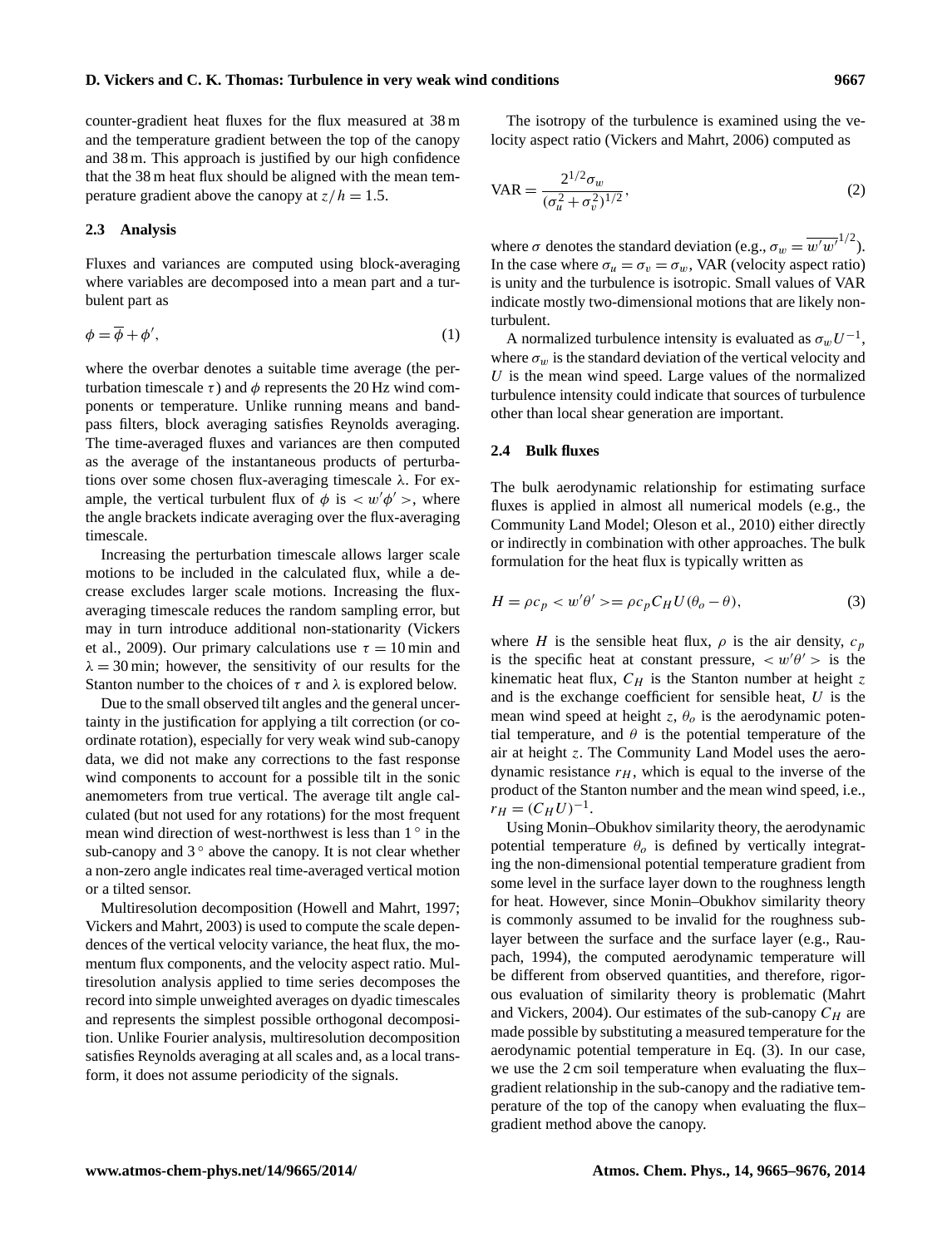

**Figure 2.** Composites of three levels of daytime vertical velocity spectra ww ( $m^2 s^{-2}$ , left column), kinematic heat flux co-spectra wT  $(K \text{ m s}^{-1})$ , middle column), and the along- and cross-wind (red) components of the momentum flux (wu and wv) ( $\text{m}^2$  s<sup>-2</sup>, right column). All quantities have been multiplied by 1000. The vertical line in each panel denotes  $\tau = 20$  s. The error bars denote the 99% confidence limit about the mean.

## **3 Results**

## **3.1 Turbulence structure**

The composite scale-dependent vertical velocity variance, heat flux, and momentum flux components above the canopy at 38 m a.g.l., at the top of the sub-canopy bole space at 16 m, and in the open sub-canopy at 4 m during the day and night are shown in Figs. 2 and 3, respectively. To avoid contamination of daytime and nighttime comparisons, the morning and evening transition periods have been excluded from these composites. The daytime heat flux is upward at 16 and 38 m and downward at 4 m because the primary daytime radiative heating occurs in the tree crown where the leaf area density is greatest, and not at the ground surface. At night, the 16 m heat flux remains upward while the 38 m and 4 m level heat fluxes switch signs due to strong radiative cooling of the canopy.

Comparing the location of the spectral peaks for, e.g., the vertical velocity variance across levels, shows that the ratio of sub-canopy to above-canopy timescales exceeds two, while the ratio of sub-canopy to upper-boundary of the bole space equals unity for the nighttime and exceeds two for the daytime data. This can be explained by the closed, dense canopy. As evidenced by the direction and magnitude of the heat fluxes, the flow and transport at the 38 and 16 m levels communicate actively during the day indicating a coupled state, while the 4 m level is buoyantly decoupled. At night, the 16 and 4 m levels are closely coupled, while the significant above-canopy stratification decouples observations further aloft at 38 m.

In addition to a shift toward increased peak timescale with decreasing proximity to the ground, we also call attention to the much broader spectral peaks for sub-canopy fluxes and vertical velocity variance compared to the more narrowly defined above-canopy peaks. The former may indicate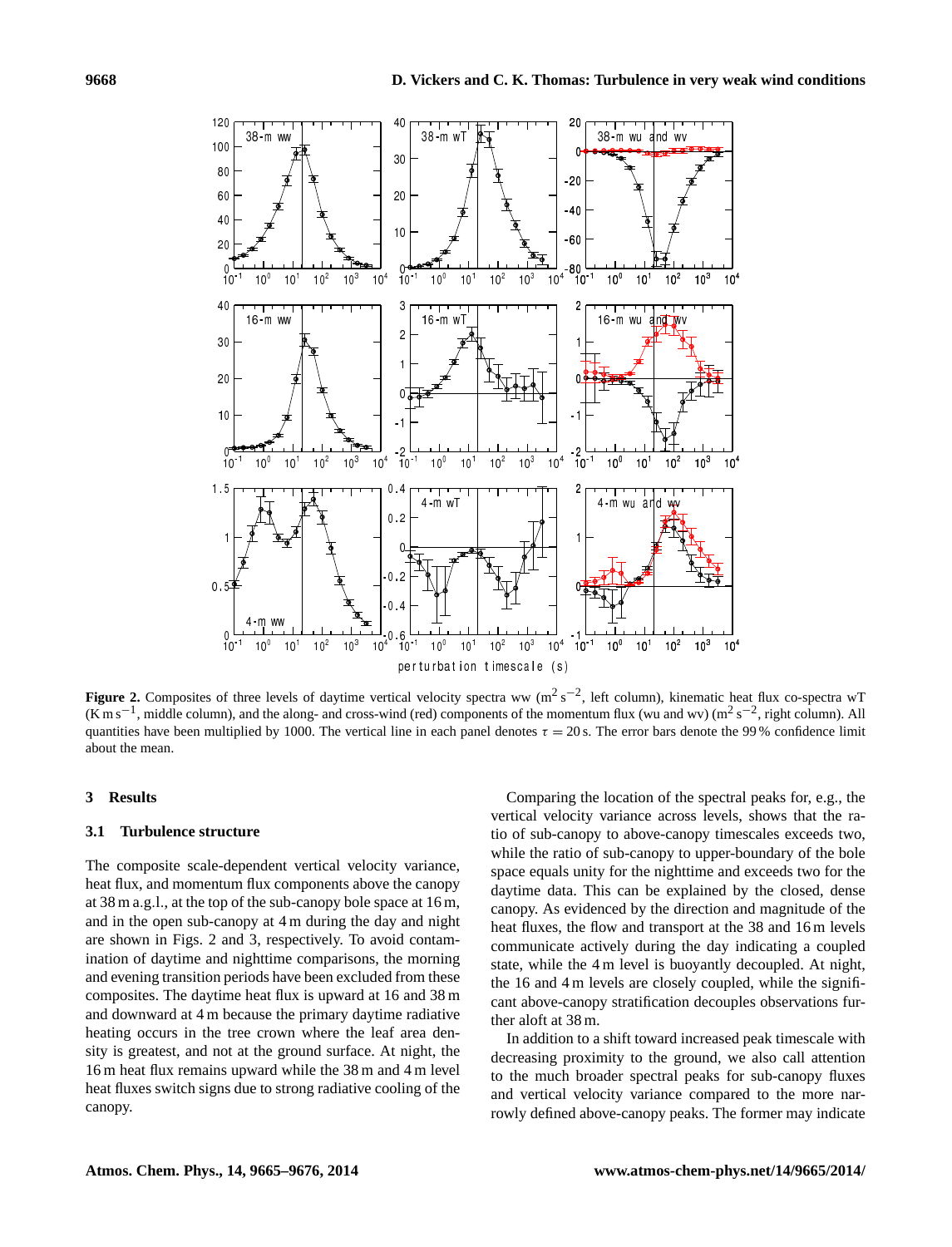

**Figure 3.** Same as Fig. 2 but for nighttime.

a wide variety of generating mechanisms, while the latter point to buoyancy as the most important mechanism driving the above-canopy turbulence.

The spectra in Figs. 2 and 3 are ensemble-averaged over more than 8200 individual 30 min spectra, and the error bars indicate that the peak in the nighttime momentum flux at timescales of 1000 to 2000 s is statistically significant. One would expect the momentum transport to be negative, i.e., directed toward the ground, but it is surprising that the largest contribution to the flux is found at such large timescales. We currently do not have a sound physical explanation for the occurrence of these larger scale motions, but note that nonturbulent sub-mesoscale motions are largely responsible for the sub-canopy flow and transport of heat at this site as found in Thomas (2011).

A peculiar double-peak structure in the sub-canopy vertical velocity spectra is found in about two-thirds of all cases during the day, but is absent in almost all nighttime data. The double peaks are found for all wind directions, giving confidence that the result is likely not due to a measurement or flow distortion problem. The first peak is found at 0.8 s, while the timescale of the second peak is 51.2 s (Fig. 2). The length scale associated with a timescale of 0.8 s is only about 0.4 m, using a sub-canopy mean wind speed of  $0.5 \text{ m s}^{-1}$  in combination with Taylor's hypothesis, which may not be reliable in these very weak wind and weak turbulence conditions. Although we have no direct measurements to confirm this, the peak in the vertical velocity spectra at 0.8 s may be associated with very small eddies generated by wake shedding at the lower edge of the canopy layer (e.g., [Meyers and Baldocchi,](#page-10-1) [1991;](#page-10-1) [Brunet et al.,](#page-10-9) [1994;](#page-10-9) [Dupont et al.,](#page-10-10) [2012\)](#page-10-10). These very small eddies apparently transport momentum but not heat. The lack of a well-defined double-peak structure in the vertical velocity spectra at night may be related to the weaker wind speeds at night (Tables 1 and 2) and subsequently less wake turbulence.

The formation of a double peak in the vertical velocity spectra may also be related to canopy density and could be site specific. The canopy studied here is remarkable for its large plant area index of 9.4. Our previous study (Vickers and Thomas, 2013) looked at a tall open-canopy ponderosa pine site with a plant area index of 2.8. No double peak in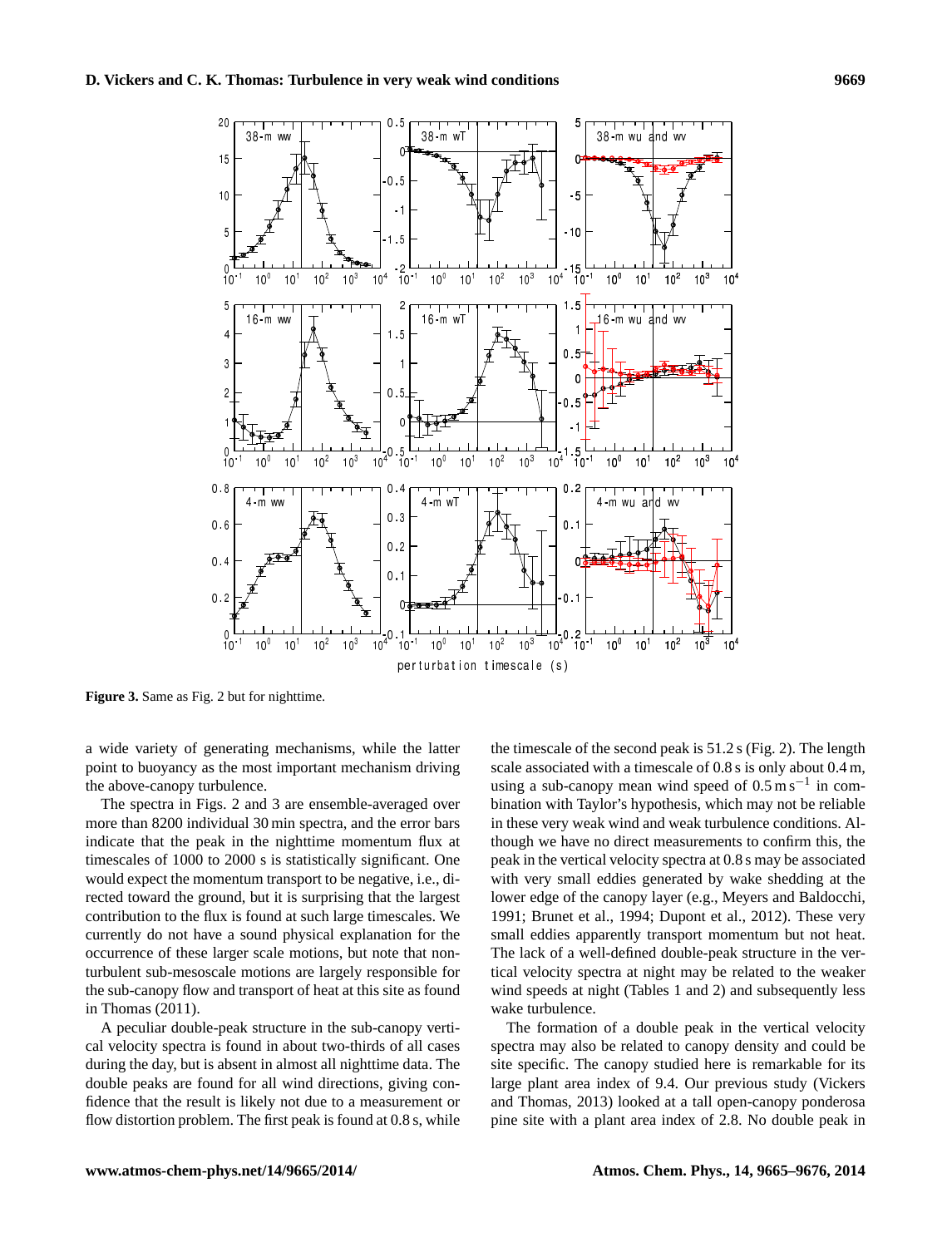the vertical velocity spectra was detected in the sub-canopy of the tall open-canopy site

A double-peak structure is also observed in the daytime sub-canopy heat flux co-spectra (Fig. 2), where a local minimum in the negative heat flux is found for the range of timescales from 6.4 to 25.6 s. The heat fluxes at 16 and 4 m are opposite in direction, but the magnitude of the 4 m heat flux is only approximately 15 to 25 % of that further aloft. We propose that the heat flux contribution for the timescales dominating the 16 m-flux cancel out near the ground as colder air is moved upward and mixes with the relatively cold, but still warmer air moving downward from the 16 m level. One would thus expect this canceling effect to create a gap in the 4 m heat flux co-spectra at timescales around 15 s, as evidenced in Fig. 2, bottom panel. Thus, the co-spectral gap should not be interpreted as evidence that motions on these scales do not exist. We argue that the double peaks are the result of the canceling contribution of opposing fluxes creating a gap in an otherwise continuous cospectrum, and thus must not be interpreted as evidence for physical processes generating motions with two distinctly different timescales of 1 and 200 s. The minimum in the subcanopy vertical velocity variance coincides with timescales around 15 s, and its existence is consistent with our interpretation since the mixing of air and cancelation of opposing fluxes near the ground would lead to suppressed vertical motions due to buoyancy effects.

The daytime momentum flux co-spectra at 16 and 4 m are characterized by a relatively large cross-wind component (Fig. 2). This is likely due to the extremely light and variable sub-canopy winds, such that the definition of a mean wind direction and subsequent partitioning of the momentum flux into cross- and along-wind components has little physical meaning. Above the canopy at 38 m, where the mean wind speeds are still weak but are much larger than in the subcanopy (Tables 1 and 2), our results agree with those typically found in the literature indicating that the cross-wind component of the momentum flux is typically small compared to the along-wind component. Positive values of both momentum flux components in the sub-canopy at timescales exceeding about 10 s (Fig. 2) denote a net upward transfer of momentum at these scales and are consistent with the observed decrease in the mean wind speed with height from 4 m to 16 m.

At the 16 m level at night, we find relatively large momentum fluxes and vertical velocity variance at the smallest resolved timescales (Fig. 3). However, carefully comparing the day- and nighttime ensemble-averaged momentum flux cospectra shows that these fluxes occur during both day and night with about the same magnitude and sign. Because the scaling of the ordinates is different for the day and night, it is difficult to see the contribution from the smallest motions. The error bars in Fig. 2 and 3 indicate that this contribution at the smallest scales is highly variable in both magnitude



**Figure 4.** Three levels of the scale dependence of the velocity aspect ratio, VAR. The vertical line denotes  $\tau = 20$  s. The horizontal dashed line represents unity, where the turbulence is isotropic.

and sign, and thus their behavior in the ensemble-averaged spectra should not be over-interpreted.

## **3.2 Velocity aspect ratio**

The velocity aspect ratio (Eq. 2) is smaller in the sub-canopy compared to above the canopy at all timescales (Fig. 4), indicating that the sub-canopy motions are more anisotropic (more horizontal) compared to those above the canopy, consistent with enhanced suppression of vertical velocity perturbations closer to the ground. Both above and below the canopy, VAR is maximum at timescales of 0.4 to 0.8 s, and decreases with increasing timescale. The scale dependences of the above-canopy and sub-canopy estimates of VAR are similar to those observed at a tall open-canopy pine forest site [\(Vickers and Thomas,](#page-11-0) [2013\)](#page-11-0). The decrease in VAR with decreasing timescale for timescales shorter than 0.4 s is likely a shortcoming of the instrumentation, possibly due to a preferred path-length-averaging in the vertical direction caused by the sensor geometry of the sonic anemometers.

The unusual scale dependence of VAR at 16 m suggests that the canopy inhibits horizontal fluctuations more than vertical ones, leading to large values of VAR that can even exceed unity in the long-term average (Fig. 4). At this site, the composite VAR reaches a local maximum of 1.5 at a timescale of 25.6 s. This enhanced suppression of the horizontal wind fluctuations compared to the vertical at a height where the tree crown is densest was qualitatively confirmed by visualizing the canopy flow using episodic releases of artificially generated buoyantly neutral fog. The fog showed strong and sudden vertical motions and enhanced diffusion, while horizontal dispersion and transport were very weak.

While we are not aware of similar observations reported in the literature, the suppression of horizontal over vertical motions can be explained when recalling the physical canopy architecture of the Douglas-fir trees. In the horizontal direction, the overlapping branches including their needles form a large, uniform face and create a large flow resistance when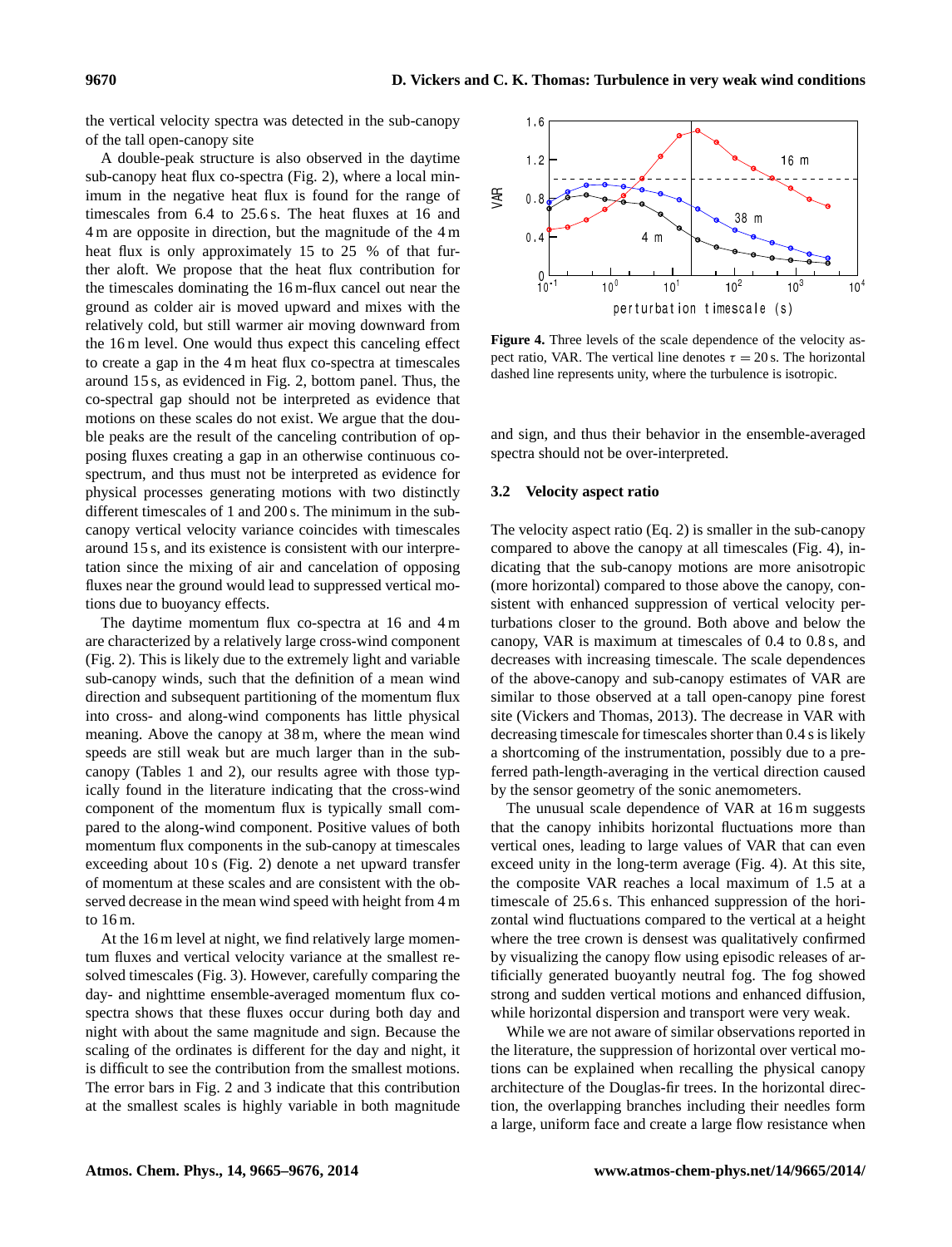

**Figure 5.** The normalized turbulence intensity at three levels as a function of the wind speed above the canopy. Error bars denote  $\pm 1$ standard error.

averaged over spatial scales exceeding that of a single tree. In the vertical direction, gaps in-between individual trees that are visible from the top of the tower create narrow passages that do not impede the vertical motions. The combined effect of the differences in canopy architecture leads to a greater suppression of horizontal in comparison to vertical motions, thus relatively enhancing the velocity aspect ratio shown in Fig. 4. These results may be site specific.

#### **3.3 Normalized turbulence intensity**

The normalized turbulence intensity  $(\sigma_w U^{-1})$  at 16 m is much larger than either above or below the canopy, increases from about 1 to 2 as the 38 m wind speed increases from 0 to  $4 \text{ m s}^{-1}$ , and levels off for wind speeds exceeding  $2 \text{ m s}^{-1}$ (Fig. 5). Moving from the upper clear bole space at 16 m to above the canopy at 38 m, the mean wind speed increases by a factor of 12 while  $\sigma_w$  increases by only a factor of 2. That is, the influence of the canopy on the flow is to strongly reduce the mean horizontal wind speed while only weakly reducing the vertical velocity fluctuations. The relative lack of suppression of the vertical velocity perturbations at 16 m is consistent with the finding above, where the canopy elements act to suppress the horizontal fluctuations more than the vertical ones leading to large VAR at 16 m. We are not aware of any reported values of the turbulence intensity that exceed those observed here (Fig. 5).

## **3.4 Flux–gradient relationship in the sub-canopy**

The composite diurnal cycle of the sub-canopy sensible heat flux over the entire experimental period ranges from about  $1 \text{ W m}^{-2}$  at night to  $-3 \text{ W m}^{-2}$  during the day (Fig. 6). The fluxes are very small as a result of the extremely weak turbulence due to the combination of weak winds above the canopy and a very dense canopy (Fig. 1). Despite the very weak turbulence and very small fluxes, a coherent temporal pattern is observed where the heat flux is upward at night because the ground surface is warmer than the canopy due to



**Figure 6.** The observed diurnal cycle of the sub-canopy sensible heat flux with standard error bars (top) and  $\pm 1$  standard deviation (bottom), where the uncertainty is due to the day-to-day variability in the heat flux for a given hour of the day over the entire 5-month period.

strong radiational cooling of the tree crowns, and is downward during the day, when the tree crowns are warmer than the ground surface. This diurnal cycle of the heat flux is opposite to the common textbook case where the heat flux is upward during the day and downward at night. It is rather remarkable that a consistent sub-canopy heat flux pattern emerges despite the instrumental challenges of measuring such small heat fluxes characterized by large relative sampling errors associated with the shortcomings of computing eddy-covariance fluxes in very weak turbulence [\(Mahrt,](#page-10-11) [2010\)](#page-10-11).

The relationship between the 4 m heat flux and the product of the mean wind speed and the temperature difference is shown in the bottom panels of Figs. 7 and 9. The slope of the linear regression line is an estimate of the Stanton number  $(C_H)$ . The estimate for  $C_H$  of  $1.1 \pm 0.04 \times 10^{-3}$  with  $r^2 =$ 0.32 is within the range of typical values reported for  $C_H$ in the literature ranging from 1 to  $5 \times 10^{-3}$  [\(Stull,](#page-10-12) [1990\)](#page-10-12). The large relative random sampling errors associated with the small fluxes contribute to the scatter.

We could not find any other variable that explained significant additional variance in the 4 m heat flux, including soil temperature, soil moisture content, air temperature, wind speed or direction above or below the canopy, moisture flux, momentum flux, or the variances of vertical velocity, temperature, or moisture. That is, the formulation in Eq. (3),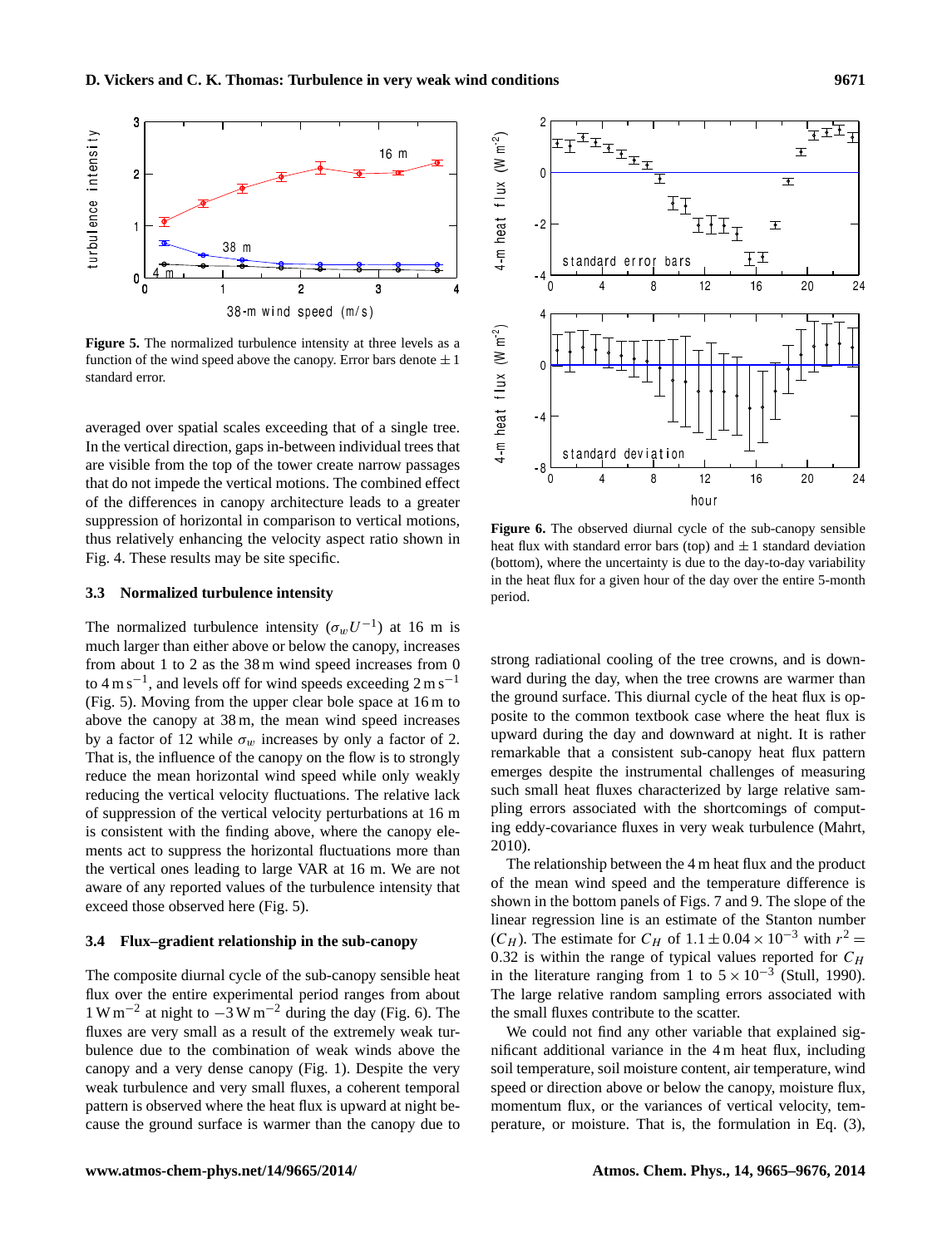

**Figure 7.** Scatter plot of the 30 min average sub-canopy kinematic heat flux (lower panel) as a function of the product of the mean wind speed and the temperature difference. The slope of the linear regression line (red) is an estimate of the sub-canopy Stanton number  $(C_H)$ . The estimate for the sub-canopy  $C_H$  using this approach is  $1.1 \pm 0.04 \times 10^{-3}$ , using a 90 % confidence interval for the slope, and the regression explains 32 % of the variance. Above the canopy at 38 m (upper panel), the estimate of the Stanton number is 73.5  $\pm$  $1.3 \times 10^{-3}$ , with 77% of the variance explained.

assuming the exchange coefficient is known, appears to be the best formulation of the heat flux, thus confirming the bulk flux–gradient approach for the sub-canopy.

In addition to general agreement with previously reported  $C_H$  estimates, it is encouraging that the intercept of the regression equals zero for all practical purposes (bottom panels of Figs. 7 and 9), which indicates that, on average and despite the large scatter, the sub-canopy heat fluxes are aligned with the direction of the local temperature gradient as required by the flux–gradient relationship. The zero intercept was found using the 2 cm soil temperature and the 4 m shielded and aspirated air temperature to calculate the temperature difference. The zero intercept suggests that the 2 cm soil temperature measurement is representative of the average ground surface (skin) temperature in the sub-canopy eddy-covariance flux footprint.

The dependence of the strength of the regression relationship (or the fraction of variance explained  $(r^2)$ ) and the slope  $(C_H)$  on the flux perturbation timescale  $(\tau)$  and the fluxaveraging timescale ( $\lambda$ ) is briefly discussed here. Neither  $r^2$ 



**Figure 8.** The frequency distribution of the sub-canopy Stanton number (multiplied by 1000) where each 30 min estimate is computed as the heat flux divided by the product of the mean wind speed and the temperature difference. This approach for estimating the Stanton number yields a mean value of  $1.1 \times 10^{-3}$  and a standard deviation of  $2.05 \times 10^{-3}$ .



**Figure 9.** The kinematic heat flux as a function of the product of the mean wind speed and the temperature difference at 38 m (top panel) and at 4 m (bottom). The slopes of the linear regression lines (red) are estimates of the Stanton number:  $73.5 \pm 1.3 \times 10^{-3}$  at 38 m and  $1.1 \pm 0.04 \times 10^{-3}$  at 4 m. Each of the ten class averages contains an equal number (282) of 30 min samples. Error bars denote  $\pm 1$ standard error.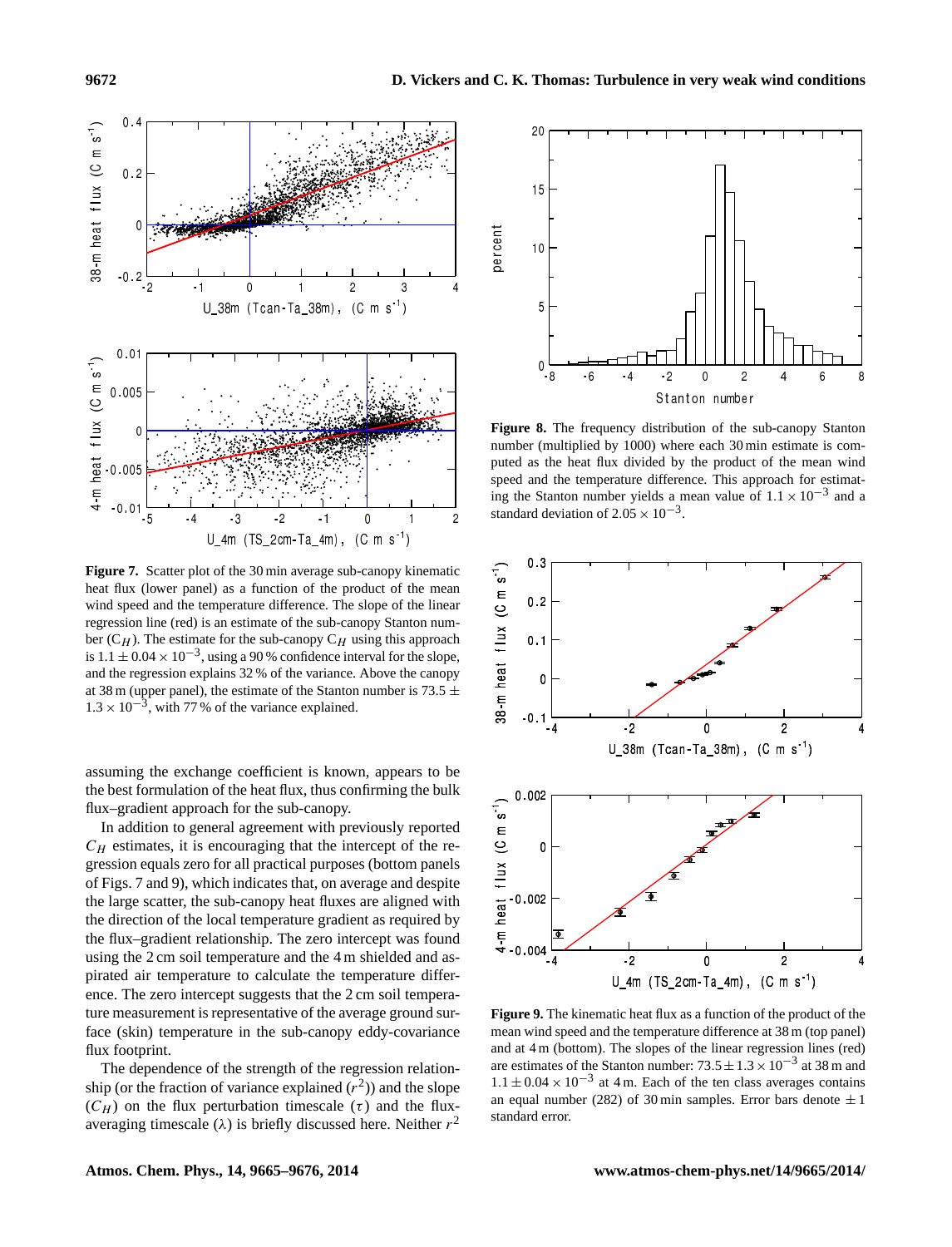or  $C_H$  are strongly sensitive to  $\lambda$ . The variance explained by the regression  $(r^2)$  increases slightly with increasing  $\lambda$  due to a decrease in the random sampling error. The change in  $C_H$  with flux-averaging timescale is small, decreasing only 6% for a change in  $\lambda$  from 30 min to 2 h. The  $r^2$  decreases slightly with increasing  $\tau$  because an increasing perturbation timescale increases the possibility that larger-scale, nonturbulent sub-mesoscale motions, which may not be related to the local mean wind speed or temperature gradient, will be included in the calculated flux, especially in stable conditions (e.g., [Smedman,](#page-10-13) [1988;](#page-10-13) [Vickers and Mahrt,](#page-11-6) [2006;](#page-11-6) [Mahrt,](#page-10-14) [2009\)](#page-10-14).  $C_H$  increases with increasing perturbation timescale because of the systematic flux loss when using too small a value for  $\tau$  to calculate the heat flux. For example, if there is significant heat flux associated with turbulent transport on timescales of 300 s and the flux is calculated using  $\tau$  equal to 100 s, then the computed flux will be an underestimation for the given wind speed and temperature gradient.

An alternative approach for estimating the sub-canopy  $C_H$ is to compute individual 30 min average estimates, equal to the heat flux divided by the product of the mean wind speed and the temperature difference (Eq. 3). The frequency distribution of such estimates is shown in Fig. 8. This approach to estimate  $C_H$  yields a mean value of  $1.1 \times 10^{-3}$  with a standard deviation of  $2.05 \times 10^{-3}$ . When computing individual 30 min average estimates of  $C_H$ , we exclude cases where the product of the absolute value of the 30 min mean wind speed and the temperature difference is less than  $0.1 \text{ Kms}^{-1}$ . This is necessary to avoid dividing by a very small number or zero when solving Eq. (3) for  $C_H$  for individual 30 min periods. About 15 % of the  $C_H$  estimates are less than zero, indicating counter-gradient heat transfer (Denmead and Bradley, 1985) or, more likely, very small mean fluxes and large random flux sampling errors. The negative values of  $C_H$  tend to be associated with stronger wind speed periods. Some of the variation in the sub-canopy  $C_H$  (Fig. 8) appears to be due to variation in stability (not shown). However, we avoid plotting  $C_H$  as a function of  $z/L$ , where L is the Obukhov length scale, to eliminate the problems associated with selfcorrelation, where the same quantity (in this case the heat flux) is contained within two different variables  $(C_H$  and  $z/L$ ) being compared to each other [\(Hicks,](#page-10-15) [1978;](#page-10-15) [Klipp and](#page-10-16) [Mahrt,](#page-10-16) [2004;](#page-10-16) [Baas et al.,](#page-10-17) [2006\)](#page-10-17). We also avoid comparing  $C_H$  to a bulk Richardson number because both contain the temperature gradient.  $C_H$  is positively related to the vertical velocity variance; however, models do not have information on the vertical velocity variance, so developing relationships based on the velocity variance may not be useful to parameterize the heat flux.

## **3.5 Flux–gradient relationship above the canopy**

Above the canopy,  $C_H$  is computed using a temperature difference equal to the brightness radiative canopy temperature minus the 38 m air temperature (top panels of Figs. 7 and

**Figure 10.** The frequency distribution (top panel) and the diurnal cycle (bottom) of the above-canopy Stanton number multiplied by 1000. Error bars denote  $\pm$  1 standard error.



**Figure 11.** The kinematic heat flux as a function of the product of the mean wind speed and the temperature difference using the single-source approach (see text). The slope of the linear regression line (red) is estimate of the Stanton number:  $-12.8 \pm 27.9 \times 10^{-3}$ . Each of the ten class averages contains an equal number (282) of 30 min samples. Error bars denote  $\pm$  1 standard error.

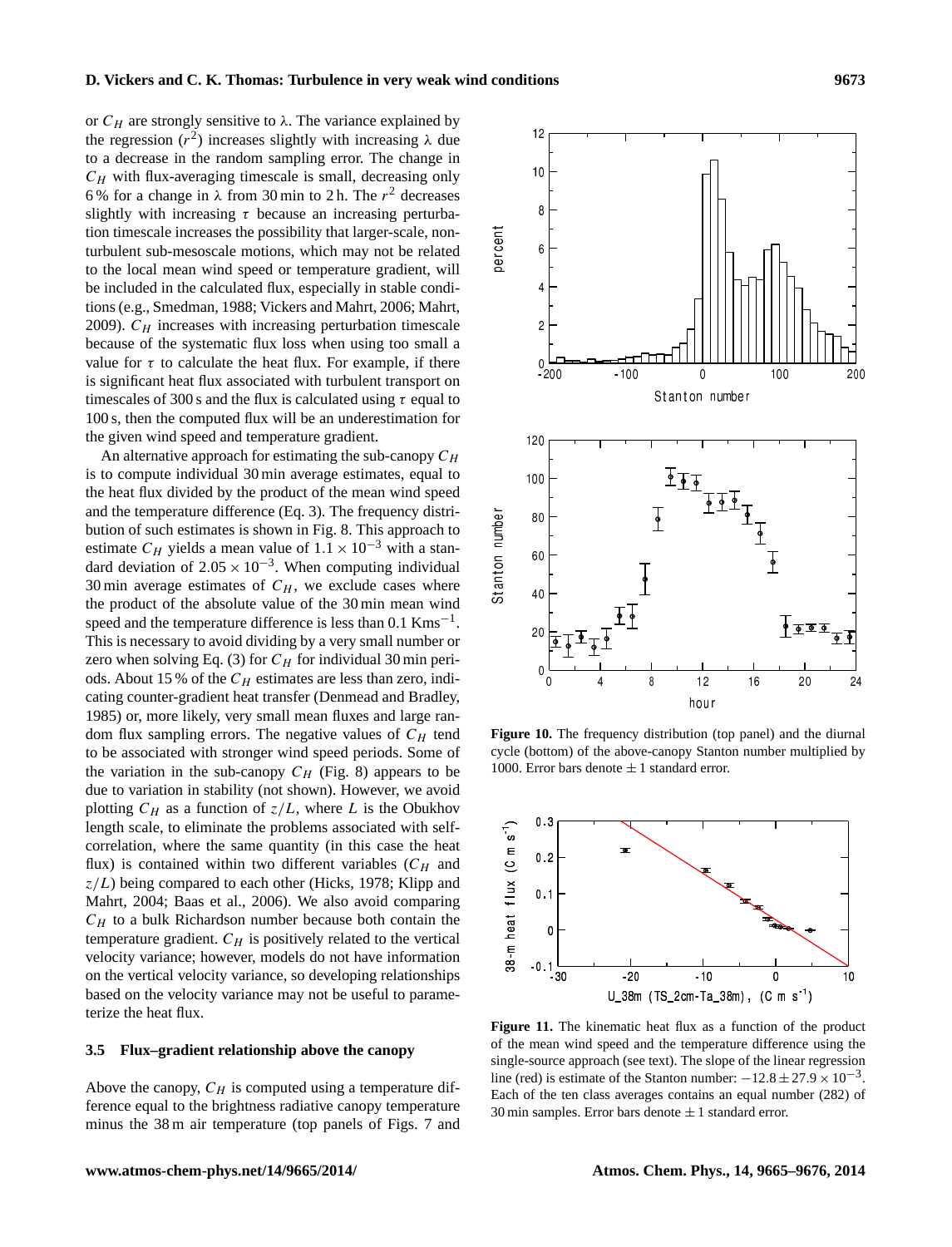9). With such a temperature gradient defined, our estimate of  $C_H$  above the canopy using the regression slope method is  $73.5 \pm 1.3 \times 10^{-3}$  (Fig. 9, top panel). This is about 65 times larger than the estimate found for the sub-canopy of  $1.1 \pm 0.04 \times 10^{-3}$ . The linear regression explains 77 % of the variance of the heat flux at 38 m compared to 32 % of the variance at 4 m.

Stability appears to have a significant influence on the 38 m  $C_H$ , leading to a bi-modal frequency distribution (Fig. 10). Stability is more important above the canopy compared to in the sub-canopy in part because the daytime heat fluxes at 38 m are typically 100 times larger than those in the sub-canopy. The mean daytime above-canopy  $C_H$  is  $84.2 \pm 55.6 \times 10^{-3}$ , while the mean nighttime above-canopy  $C_H$  is 15.3 $\pm$ 26.4 × 10<sup>-3</sup>. Again, direct comparisons between  $C_H$  and  $z/L$  or the bulk Richardson number are avoided here to eliminate contamination of the relationships by selfcorrelation.

One possibility to explain the larger  $C_H$  above the canopy is that the larger surface area associated with the large leaf area density leads to more efficient transfer of heat for a given mean temperature difference and wind speed, and thus a larger exchange coefficient. Another possibility is simply that the turbulence is much stronger above the canopy; however, this difference in turbulence strength should be at least partially accounted for in the bulk formula where  $U$  is related to the shear generation of turbulence and the temperature difference is related to the buoyancy generation of turbulence. While the larger normalized turbulence intensity above the canopy  $(0.32)$  compared to that in the sub-canopy  $(0.19)$ could account for some of the difference in  $C_H$ , it seems unlikely it could account for all of it. We would like to add that all three observational levels are likely located within the roughness sublayer, as it can extend from the surface to 3 to 5 times the canopy height [\(Garratt](#page-10-18) , [1980;](#page-10-18) [Raupach and](#page-10-19) [Thom](#page-10-19) , [1981;](#page-10-19) [Thomas et al.,](#page-11-7) [2006\)](#page-11-7). If the 38 m measurements are indeed in the roughness sublayer, then the turbulence and the fluxes may be heterogeneous in the horizontal and much larger (or smaller) than predicted by standard flux gradient relationships.

#### **3.6 Single-source flux–gradient**

Here we estimate  $C_H$  at 38 m using a single-source approach where the temperature difference used to estimate the heat flux at 38 m a.g.l. is computed as the 2 cm soil temperature minus the potential temperature of the air at 38 m a.g.l. That is, the single-source approach ignores the presence of the canopy.

Using the single-source approach,  $C_H$  is negative  $(-12.8 \pm 27.9 \times 10^{-3})$ , suggesting that the heat fluxes are counter-gradient (Fig. 11). That is, the single-source approach fails because it makes the heat flux appear to be counter-gradient when in fact the heat flux is aligned with the local temperature gradient in both the sub-canopy and abovecanopy layers when the two layers are considered separately.

Our presentation here of  $C_H$  for the single-source approach is only an exercise for demonstration purposes. We are not aware which models, if any, may still be employing a single-source approach for grid points with tall forest canopies.

### **4 Summary and conclusions**

The daytime sub-canopy heat flux is downward because the strong radiational warming takes place in the high leaf area density of the canopy layer, not at the ground. Conversely, the nighttime sub-canopy heat flux is upward because the strong radiational cooling takes place in the canopy layer, not at the ground.

The sub-canopy fluxes and vertical velocity variance exhibit greater peak timescales and broader spectral peaks compared to the those above the canopy. This likely indicates a variety of turbulence generation mechanisms in the subcanopy compared to above the canopy, where a single mechanism (buoyancy) dominates.

A peculiar double-peak structure with timescales of 0.8 s and 51.2 s is typically observed in the sub-canopy vertical velocity spectra during the day but almost never at night. The very small eddies responsible for the peak at 0.8 s may be associated with tree stem wake. A double-peak structure is also observed in the daytime sub-canopy heat flux co-spectra, where a local minimum in the negative heat flux is found for the range of timescales from 6.4 to 25.6 s. We argue that the double peaks in the heat flux are the result of the canceling contribution of opposing heat fluxes creating a gap in an otherwise continuous co-spectra,

The daytime momentum flux co-spectra at 16 m and in the sub-canopy are characterized by a relatively large crosswind component, likely due to the extremely light and variable winds, such that the definition of a mean wind direction, and subsequent partitioning of the momentum flux into along- and cross-wind components, has little physical meaning. Positive values of both momentum flux components in the sub-canopy denote an upward transfer of momentum, consistent with the observed decrease in the mean wind speed with height between the sub-canopy and canopy layers.

The closed canopy appears to inhibit horizontal motions more than vertical motions, leading to large values of the velocity aspect ratio and the normalized turbulence intensity in the canopy. The suppression of the horizontal wind component compared to the vertical component was qualitatively confirmed by visualizing the flow using releases of buoyantly neutral fog. The sub-canopy motions are more anisotropic compared to those above the canopy, consistent with enhanced suppression of vertical velocity perturbations closer to the ground.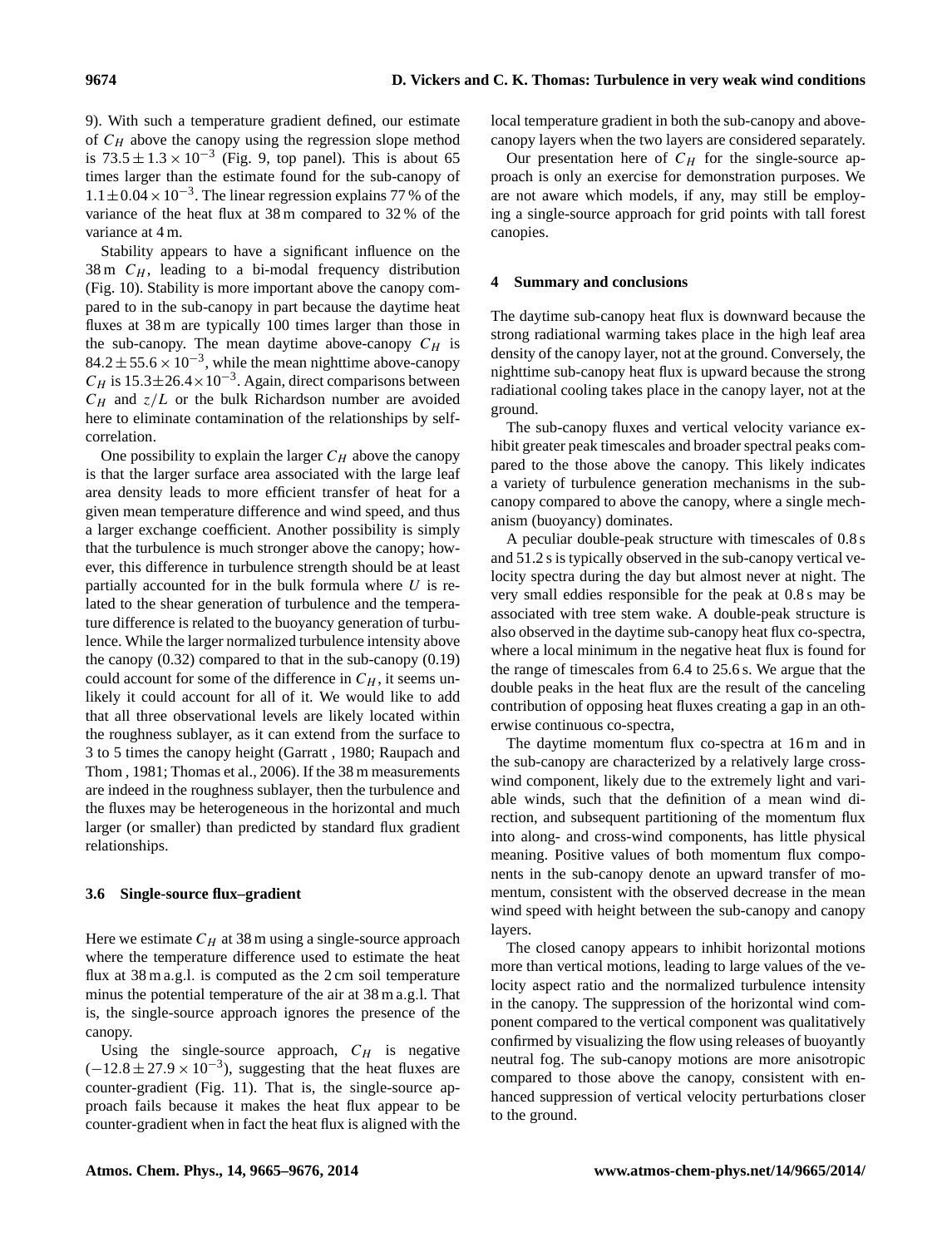#### **D. Vickers and C. K. Thomas: Turbulence in very weak wind conditions 9675**

The slope derived from linear regression of the sub-canopy heat flux as a function of the product of the mean wind speed and the temperature difference yields an estimate for the subcanopy Stanton number (exchange coefficient for heat) of  $1.1 \pm 0.04 \times 10^{-3}$  (90% confidence interval for the slope). The intercept of the regression is zero, indicating that, on average and despite the large scatter, the sub-canopy heat fluxes in the mean are aligned with the local temperature gradient. An alternative approach for estimating  $C_H$ , where we compute individual 30 min average estimates and average them, yields an estimate for the mean sub-canopy Stanton number of  $1.1 \times 10^{-3}$  with a standard deviation of  $2.05 \times 10^{-3}$ .

The exchange coefficient for heat above the canopy is  $73.5 \pm 1.3 \times 10^{-3}$ , or about 65 times larger than the estimate found for the sub-canopy. Stability appears to have an important influence. The mean daytime (unstable) above-canopy  $C_H$  is 84.2 ± 55.6 × 10<sup>-3</sup>, while the mean nighttime (stable) above-canopy  $C_H$  is 15.3 $\pm$ 26.4 × 10<sup>-3</sup>. A likely explanation for the larger  $C_H$  above the canopy compared to in the subcanopy is that the higher leaf area density in the canopy leads to more efficient transfer of heat compared to the ground surface for a given wind speed and temperature difference, and thus a larger exchange coefficient. Much stronger turbulence at 38 m may also be a factor, although this effect is typically assumed to be accounted for in the bulk formula.

A single-source approach for the 38 m heat flux fails because it neglects the presence of the canopy. Such failure is likely dependent on the canopy closure and vertical structure. Neglecting the canopy at our site makes the heat flux appear to be counter-gradient when in fact it is aligned with the local temperature gradient when the two layers are considered separately. This indicates that surface flux models that do not explicitly resolve the canopy and sub-canopy layers may compute erroneous heat fluxes.

*Acknowledgements.* This research was supported by the US Department of Energy (DOE), Office of Science (BER), contract DE-FG02-06ER64318 and the National Science Foundation (NSF), Physical and Dynamic Meteorology, Career award AGS0955444. We gratefully acknowledge the contribution of Kent Davis in collecting the field observations.

Edited by: L. Zhang

#### **References**

- <span id="page-10-17"></span>Baas, P., Steeneveld, G. J., Van De Wiel, B. J. H., and Holtslag, A. A. M.: Exploring self-correlation in flux-gradient relationships for stably stratified conditions, J. Atmos. Sci., 63, 3045–3054, 2006.
- <span id="page-10-0"></span>Baldocchi, D. D. and Meyers, T. P.: A spectral and lag-correlation analysis of turbulence in a deciduous forest canopy, Bound.-Lay. Meteorol., 45, 31–58, 1988.
- <span id="page-10-9"></span>Brunet, Y., Finnigan, J., and Raupach, M. R.: A wind tunnel study of air flow in waving wheat: single-point velocity statistics, Bound.- Lay. Meteorol., 70, 95–132, 1994.
- Denmead, O. T. and Bradley, E. F.: Flux-gradient relationships in a forest canopy, in: The Forest-Atmosphere Interaction, edited by: Hutchison, B. A. and Hicks, B. B., D. Reidel Publ. Comp., Dordrecht, Boston, London, 421–442, 1985.
- <span id="page-10-10"></span>Dupont, S., Irvine, M. R., Bonnefond, J., Lamaud, E., and Brunet, Y.: Turbulent structures in a pine forest with a deep and sparse trunk space: stand and edge regions, Bound.-Lay. Meteorol., 143, 309–336, 2012.
- <span id="page-10-18"></span>Garratt, J.R.: Surface influence upon vertical profiles in the atmospheric near-surface layer, Quart. J. Roy. Meteorol Soc, 106, 803–819, doi[:10.1002/qj.49710645011,](http://dx.doi.org/10.1002/qj.49710645011) 1980.
- <span id="page-10-5"></span>Goulden, M. L., Munger, J. W., Fan, S. M., Daube, B. C., and Wofsy, S. C.: Measurements of carbon sequestration by longterm eddy covariance: methods and a critical evaluation of accuracy, Glob. Change Biol., 2, 169–182, 1996.
- <span id="page-10-15"></span>Hicks, B. B.: Some limitations of dimensional analysis and power laws, Bound.-Lay. Meteorol., 14, 567–569, 1978.
- <span id="page-10-6"></span>Howell, J. and Mahrt, L.: Multiresolution flux decomposition, Bound.-Lay. Meteorol., 83, 117–137, 1997.
- <span id="page-10-16"></span>Klipp, C. L. and Mahrt, L.: Flux–gradient relationship, selfcorrelation and intermittency in the stable boundary layer, Q. J. Roy. Meteor. Soc., 130, 2087–2104, 2004.
- <span id="page-10-14"></span>Mahrt, L.: Characteristics of submeso winds in the stable boundary layer, Bound.-Lay. Meteorol., 130, 1–14, 2009.
- <span id="page-10-11"></span>Mahrt, L.: Computing turbulent fluxes near the surface: needed improvements, Agr. Forest Meteorol., 150, 501–509, 2010.
- <span id="page-10-8"></span>Mahrt, L. and Vickers, D.: Bulk formulation of the surface heat flux, Bound.-Lay. Meteorol., 110, 357–379, 2004.
- <span id="page-10-1"></span>Meyers, T. P. and Baldocchi, D. D.: The budgets of turbulent kinetic energy and Reynolds stress within and above a deciduous forest, Agr. Forest Meteorol., 53, 207–222, 1991.
- <span id="page-10-7"></span>Oleson, K. W., Lawrence, D. M., Bonan, G. B., Flanner, M. G., Kluzek, E., Lawrence, P. J., Levis, S., Swenson, S. C., Thornton, P. E., Dai, A., Decker, M., Dickinson, R., Feddema, J., Heald, C. L., Hoffman, F., Lamarque, J., Mahowald, N., Niu, G., Qian, T., Randerson, J., Running, S., Sakaguchi, K., Slater, A., Stockli, R., Wang, A., Yang, Z., Zeng, X., and Zeng, X.: Technical Description of version 4.0 of the Community Land Model (CLM). NCAR Technical Note  $NCAR/TN-478+STR$ , National Center for Atmospheric Research, Boulder, CO, 257 pp., 2010.
- <span id="page-10-19"></span>Raupach, M. R. and Thom, A. S.: Turbulence in and above plant canopies, Ann. Rev. Fluid Mech., 13, 97–129, 1981.
- <span id="page-10-2"></span>Raupach, M. R.: Simplified expressions for vegetation roughness length and zero-plane displacement as functions of canopy height and area index, Bound.-Lay. Meteorol., 71, 211–216, 1994.
- <span id="page-10-3"></span>Raupach, M. R., Finnigan, J., and Brunet, Y.: Coherent eddies and turbulence in vegetation canopies: the mixing-layer analogy, Bound.-Lay. Meteorol., 78, 351–382, 1996.
- <span id="page-10-13"></span>Smedman, A. S.: Observations of multi-level turbulence structure in a very stable atmospheric boundary layer, Bound.-Lay. Meteorol., 44, 231–253, 1988.
- <span id="page-10-4"></span>Staebler, R. M. and Fitzjarrald, D. R.: Measuring canopy structure and the kinematics of subcanopy flow in two forests, J. Appl. Meteorol., 44, 1161–1179, 2005.
- <span id="page-10-12"></span>Stull, R. B.: An Introduction to Boundary Layer Meteorology, Kluwer Academic Publishers, Boston, 666 pp., 1990.